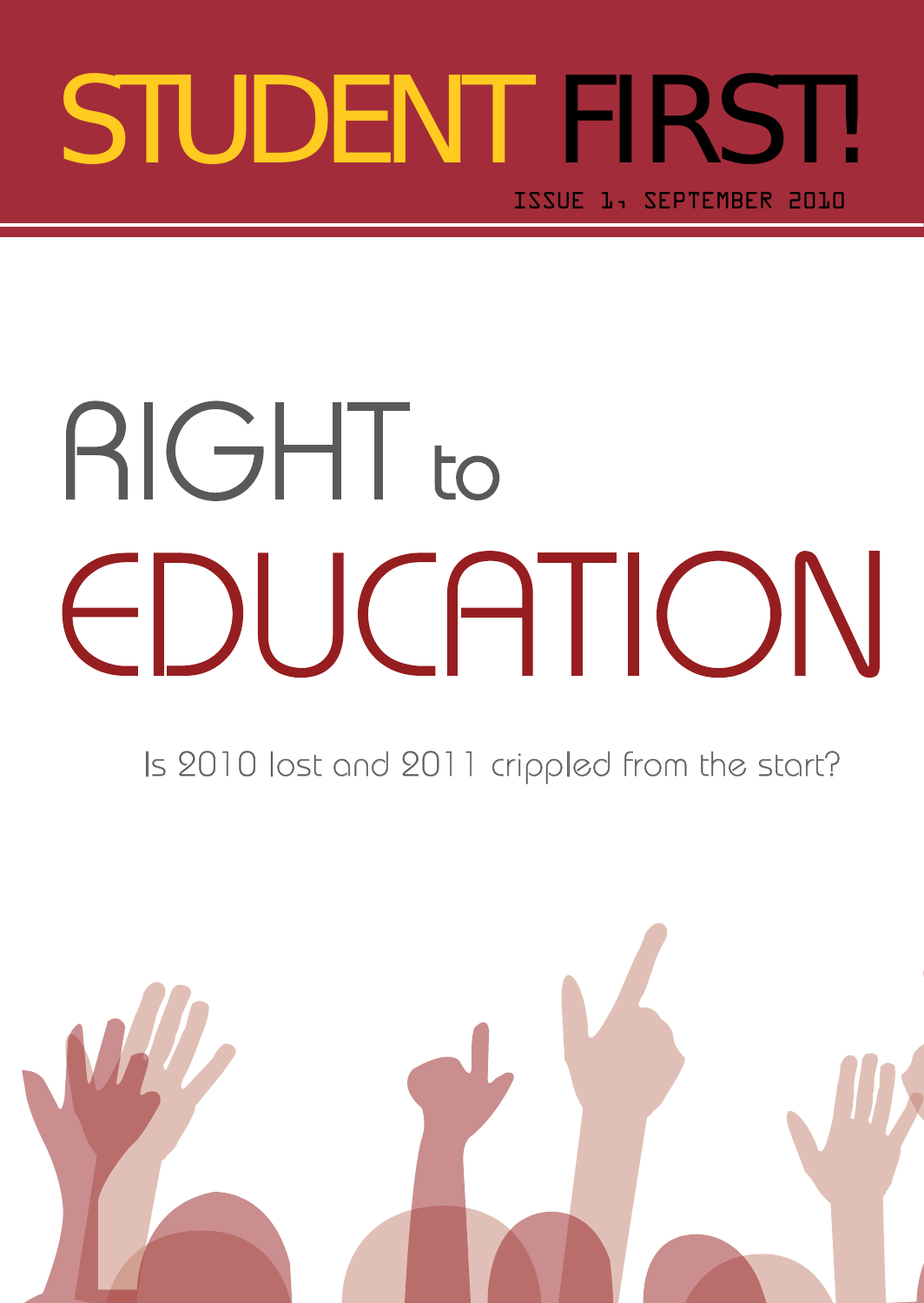#### **Issue 1, September 2010** CONTENT

## **RIGHT to** EDUCATION

**2 centre staTe** Right to Education: Affairs of the State



**5 on the spot** What is the greatest CHALLENGE facing RTE Act 2009?





**8 offshore** New School Policy in the UK



**9 class act** The Art of Re-Invention

### STUDENTFIRST!

**Editor-in-Chief:** Parth J Shah

**Managing Editor:** Baishali Bomjan

**Correspondent:** Leah Verghese

**Printed & Published by:** Centre for Civil Society

#### **Place of Publication:**

A-69, Hauz Khas New Delhi - 110016, India Tel: +91 11 26537456 / 26521882 Fax: +91 11 26512347

For subscription, information, suggestion or feedback email at: **studentfirst@ccs.in**

Dear Supporters,

The School Choice Campaign is delighted to bring to you our first issue of STUDENT FIRST! an online magazine focused on education policies in India and abroad.

As we plan to expand the magazine, we welcome your feedback, ideas and suggestions. We are also looking for freelance contributors and columnists. For details please contact us at studentfirst@ccs.in.

We hope the magazine will be a powerful medium of communication between stakeholders and the government to bring about the much needed reforms in the education sector. We request you to join us in this initiative to ensure quality schooling for every child in India.

To subscribe to **STUDENT FIRST!** visit www.schoolchoice.in

Happy Reading! **School Choice Team**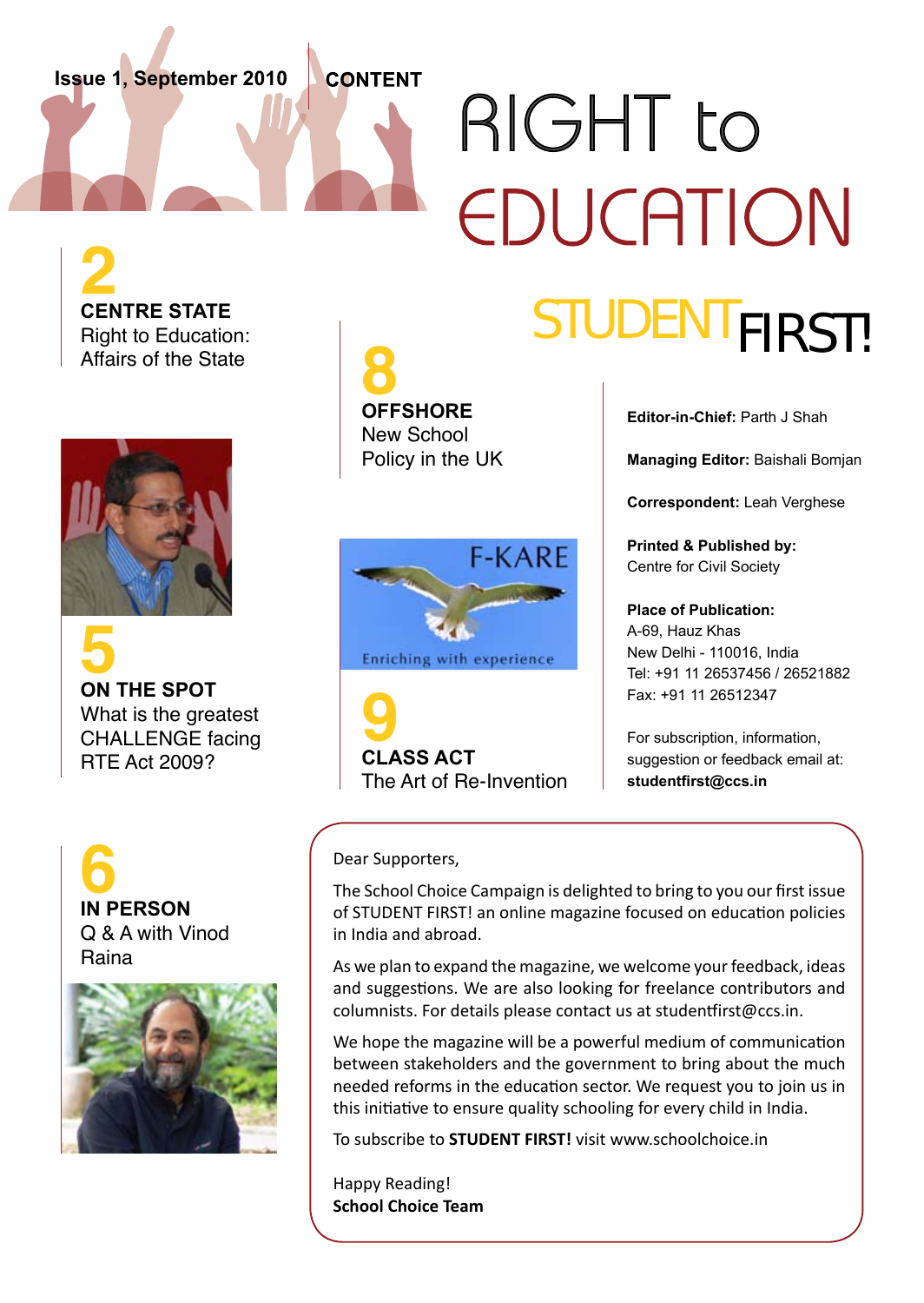#### Right to Education: Is 2010 lost and 2011 crippled from the start?

This first issue of Student First deals with the much discussed Right to Education Act. There is no other burning issue in Indian education 2010 that needs more attention than this legislation. However, the interpretation of the legislation is a matter of personal perspective. But as agreed by many there are some indisputable challenges ahead:

- Litigations filed by various schools and school associations challenging the Act's stipulation to regulate private schools.
- The Centre/State budget division of a proportion of 55:45 decided by parliament long before the Act came into force has been opposed by some States including West Bengal and Orissa.
- The slow process of drafting State Rules for the Act and the lack of a definite deadline has resulted in not even one State coming out with a final set of rules.
- Admissions process was complete in private schools when the Act came into force in April 2010, so the much debated 25 % reservation for economically weaker and socially disadvantaged 1st graders has not been implemented.

Even if these issues are resolved this year, proper implementation of this Act will take longer given government inertia and only limited public and civil society pressure. Schools, media, courts and of course the Ministry of Human Resource Development will all have to contribute substantially to overcome these challenges to ensure that proper implementing mechanisms and accountability measures are put in place. We hope that we will be able to overcome these teething problems by the next academic year and finally enjoy our universal fundamental right to education.









Parth J Shah Editor-in-Chief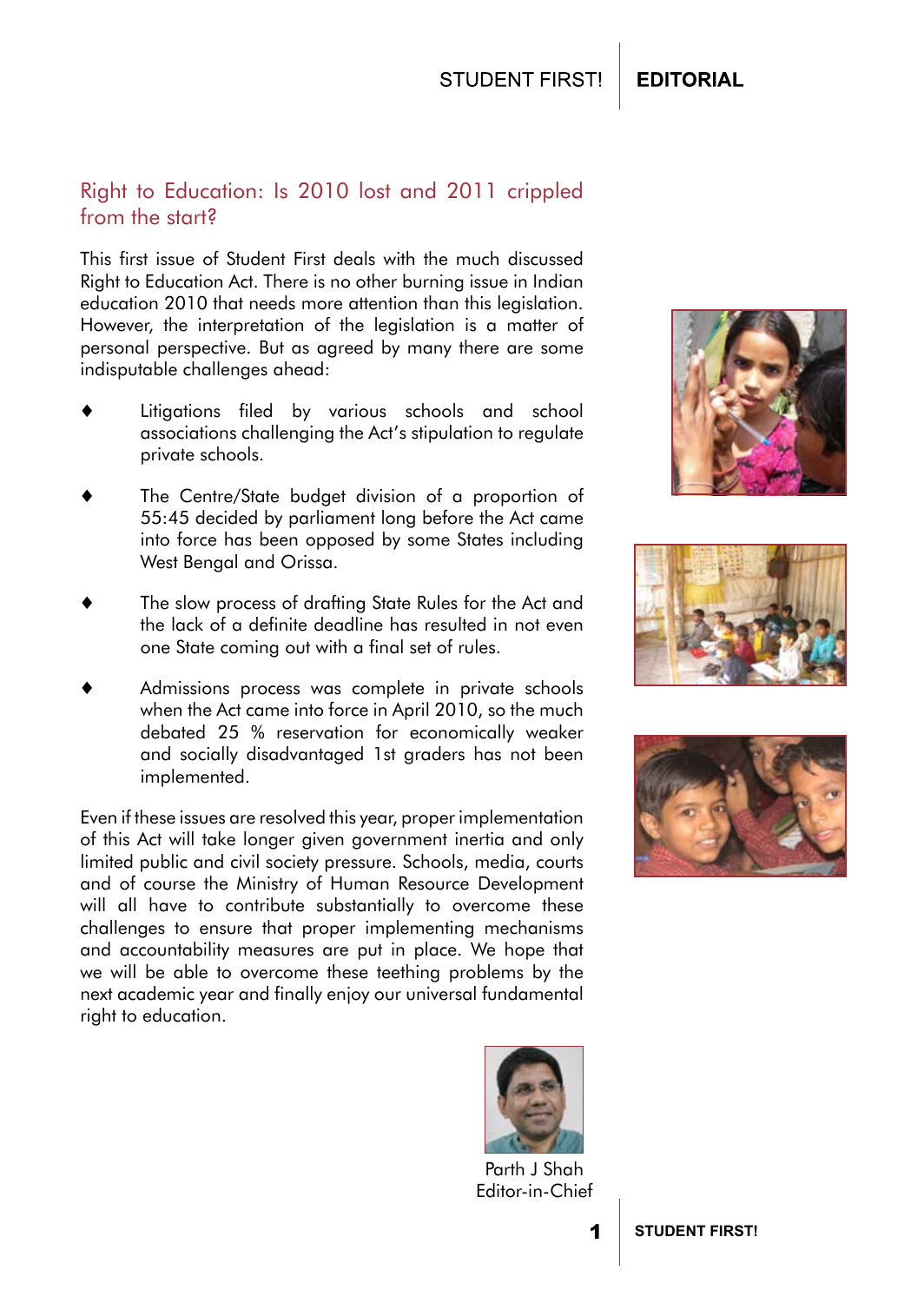## Right to Education: Affairs of the STATE

The right to education has had a long and chequered legal history in India. This right was discussed extensively during the drafting of the Constitution. The Constituent Sub-Committee on Fundamental Rights included the right to primary education within fundamental rights. However the Advisory Committee of the Constituent Assembly rejected this proposal and placed the same in the category of non-justifiable fundamental rights (later known as Directive Principles of State Policy). Dr B R Ambedkar objected to the use of word 'primary education' and stated that:

*"If my honourable friend, Mr Naziruddin Ahmad had referred to Article 18, which forms part of the fundamental rights, he would have noticed that a provision is made in Article 18 to forbid any child being employed below the age of 14. Obviously, if the child is not to be employed below the age of 14, the child must be kept occupied in some educational institution. That is the object of Article 36, and that is why I say the word 'primary' is quite inappropriate in that particular clause, and I therefore oppose this amendment."*

Thus the word primary was removed and the Directive Principle of State Policy in Article 45 of the Constitution was re-worded, to read as the State shall endeavour to provide free and compulsory education to all children under the age of 14. Since this was a Directive Principle

#### By Leah Verghese

and not a fundamental right, it was not justiciable. This continued to be the legal position for more than 40 years.

In 1993 the Supreme Court stated in the case of J P Unnikrishnan vs. State of Andhra Pradesh, 1993 SCC (1) 645 that the right to education is implicit in and flows from right to life guaranteed under Article 21 of the Constitution and that every child of this country has a right to free and compulsory education until the age of 14. In 2002, the 86th amendment to the Constitution introduced Article 21-A making the right to education a fundamental right. However the manner in which this right was to be realised was to be prescribed by law. It is only in 2009, 62 years after Independence that this law was passed in the form of the Right of Children to Free and Compulsory Education Act ('the Act'). The Act came into force on April 1, 2010.

#### CENTRE-STATE INTERFACE

Education being a subject in the Concurrent List of the Constitution, both the Union government and State governments are empowered to legislate on the same. Therefore, the states have been given the flexibility to frame their own Rules to suit their local needs and conditions within the broad perimeter of the Act.

A question on many people's minds is to what extent the state Rules or a distinct state Act can be contradictory to the Central Act. Article 254 of the Constitution, reproduced below provides for such a scenario:

254. Inconsistency between laws made by Parliament and laws made by the Legislatures of States

*(1) If any provision of a law made by the Legislature of a State is repugnant to any provision of a law made by Parliament, which Parliament is competent to enact, or to any provision of an existing law with respect to one of the matters enumerated in the Concurrent List, then, subject to the provisions of clause (2), the law made by Parliament, whether passed before or after the law made by the Legislature of such State, or, as the case may be, the existing law, shall prevail and the law made by the Legislature of the State shall, to the extent of the repugnancy, be void.*

*(2) Where a law made by the Legislature of a State with respect to one of the matters enumerated in the Concurrent List contains any provision repugnant to the provisions of an earlier law made by Parliament or an existing law with respect to that matter, then, the law so made by the Legislature of such State shall, if it has been reserved for the consideration of the President and has received his assent, prevail in that State: Provided that nothing in this clause shall prevent Parliament from enacting at any time any law with respect to the same matter including a law adding to, amending, varying or repealing the law so made by the Legislature of the State.*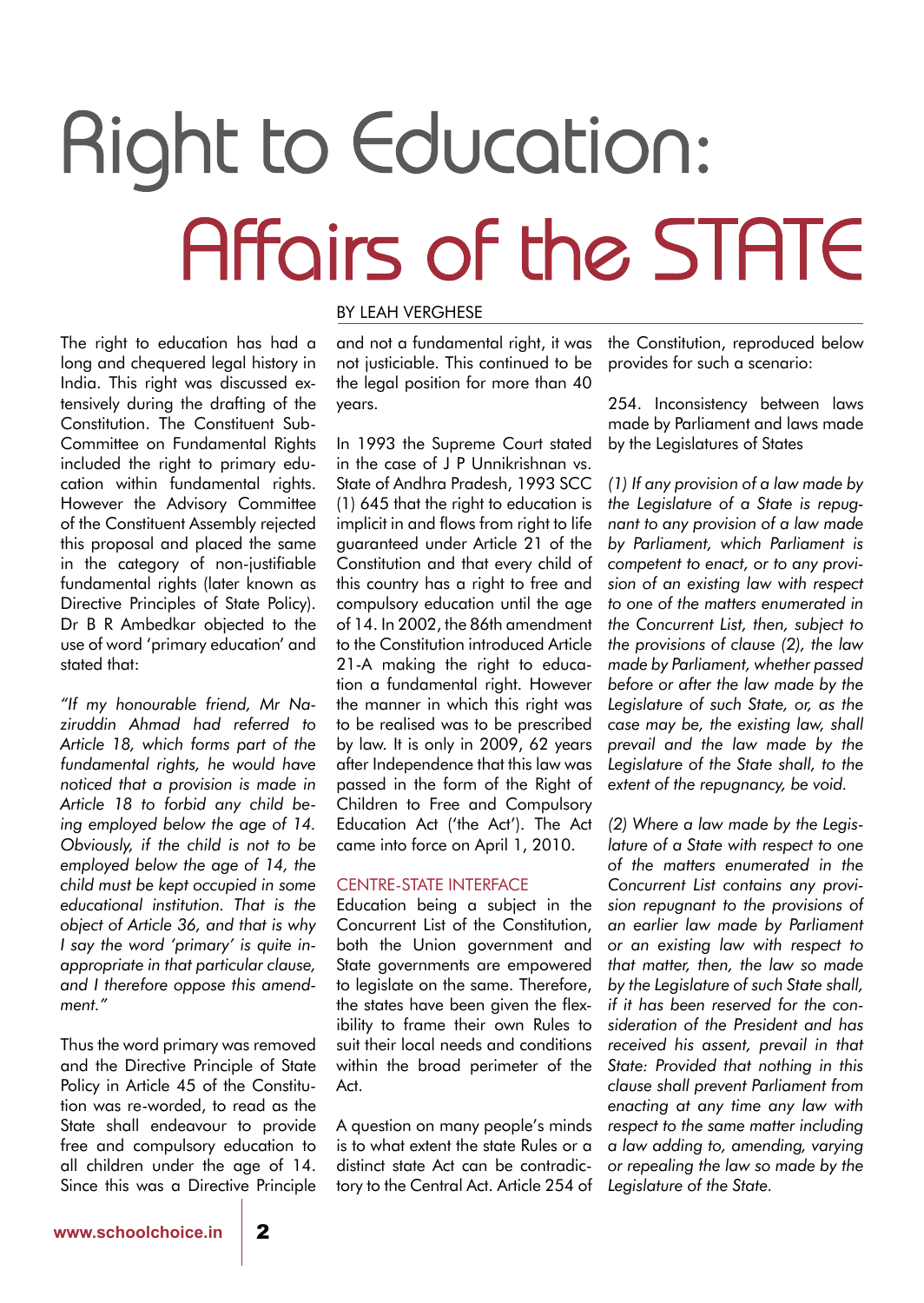#### Article 254 makes it clear that in the event of a conflict between a legislation of the Centre and a State in List III, the Central legislation will prevail except where the State legislation has been accorded Presidential assent.

Such Presidential assent cannot be merely a mechanical assent. In Kaiser-e-Hind vs. National Textile Corporation and others, 2002(8) SCC 182, the Supreme Court specifically stated that, the words 'reserved for consideration' in Article 254(2) would indicate that there should be active application of mind by the President to the repugnancy pointed out between the proposed State law and the earlier law made by the Parliament and the necessity of having such a law, in facts and circumstances of the matter, which is repugnant to a law enacted by the Parliament prevailing in a State. The word 'consideration' would mean that after careful thinking over and due application of mind regarding the necessity of having State law which is repugnant to the law made by the Parliament, the President may grant assent. This aspect is further reaffirmed by use of word 'assent' in Clause (2) which implies knowledge of the President to the repugnancy between the State law and the earlier law made by the Parliament on the same subject matter and the reasons for grant of such assent. The word 'assent' would mean in the context an expressed agreement of mind to what is proposed by the State.

#### **STATES**

The litmus test of the Act will be the manner in which the States draft the Rules under it and how the same will be implemented. The Ministry of Human Resource Development has drafted a set of Model Rules which was given to the States for them to use as a boilerplate for drafting

their own Rules. Various State governments have held consultations with experts and come out with draft Rules, some of which (Andhra Pradesh, Madhya Pradesh, Karnataka and Delhi) have been placed in the public domain for comments. A perusal of the Rules reveals that although most States have more or less followed the broad contours of the Model Rules, some of them have been innovative and proposed some interesting Rules which are examined in this section.

Many experts have criticised the RTE Act's focus on children between the ages of 6 to 14, thus ignoring preschool or early childhood education. It has been suggested that the Integrated Child Development Scheme (ICDS) be linked to and feed into the RTE Act, so that adequate early childhood education can be provided to prepare children to enter into school at the age of 6. The draft Karnataka Rules have attempted to correct this anomaly by stating that the government shall ensure that a pre-primary centre is attached to every primary school in the event there is no anganwadi centre in the area. This is a well-thought out provision since anganwadis set up under the ICDS do not have widespread geographical coverage as yet.

The RTE Act manifests a clear inputoriented bias and has overlooked the need to monitor learning outcomes in order to ensure quality learning. This is especially important given the no-detention provision of the RTE Act, under which no child can be detained in any class until the completion of elementary education. There is an opportunity for States to plug this gap through their Rules. Karnataka and Andhra Pradesh have attempted to do this in their draft Rules. The Andhra Rules state that the academic authority will also be responsible for developing

#### **CENTRE STAGE**

performance indicators for the individuals and institutions along with accountability criteria towards children's learning levels, undertaking periodic performance appraisal of individuals and institutions, commissioning and undertaking research/ studies on policies, programs, curriculum, learning outcomes of children etc. The draft Karnataka Rules provide that the State shall regularly monitor the levels of learning of children in all government, aided and unaided elementary schools through the Karnataka State Quality Assessment Organisation (KSQAO) and bring out annual reports on the quality of education. Apart from this it also provides that the State shall subject 5% of schools every year to a third party evaluation which will help to improve quality in these schools. This is a step in the right direction for assuring quality elementary education to children and can serve as a model for other states.

The Act prescribes that all government schools and private aided schools must have School Management Committees (SMCs) which will be responsible for monitoring the functioning of the schools and preparing school development plans. The Act also prescribes that 75% of the Committee will comprise of parents but has not given any guidelines on how these parents will be selected. The Madhya Pradesh draft Rules state that the parents of the children who got the highest marks in the annual exam will be members of this Committee. Andhra Pradesh has sought to be even more innovative and stated that the parents of children with the highest and lowest marks in the annual examination will be members of this Committee. It is not clear why the parents of children with the highest and lowest marks deserve a place in the SMCs while the others do not. A more equitable manner of selection would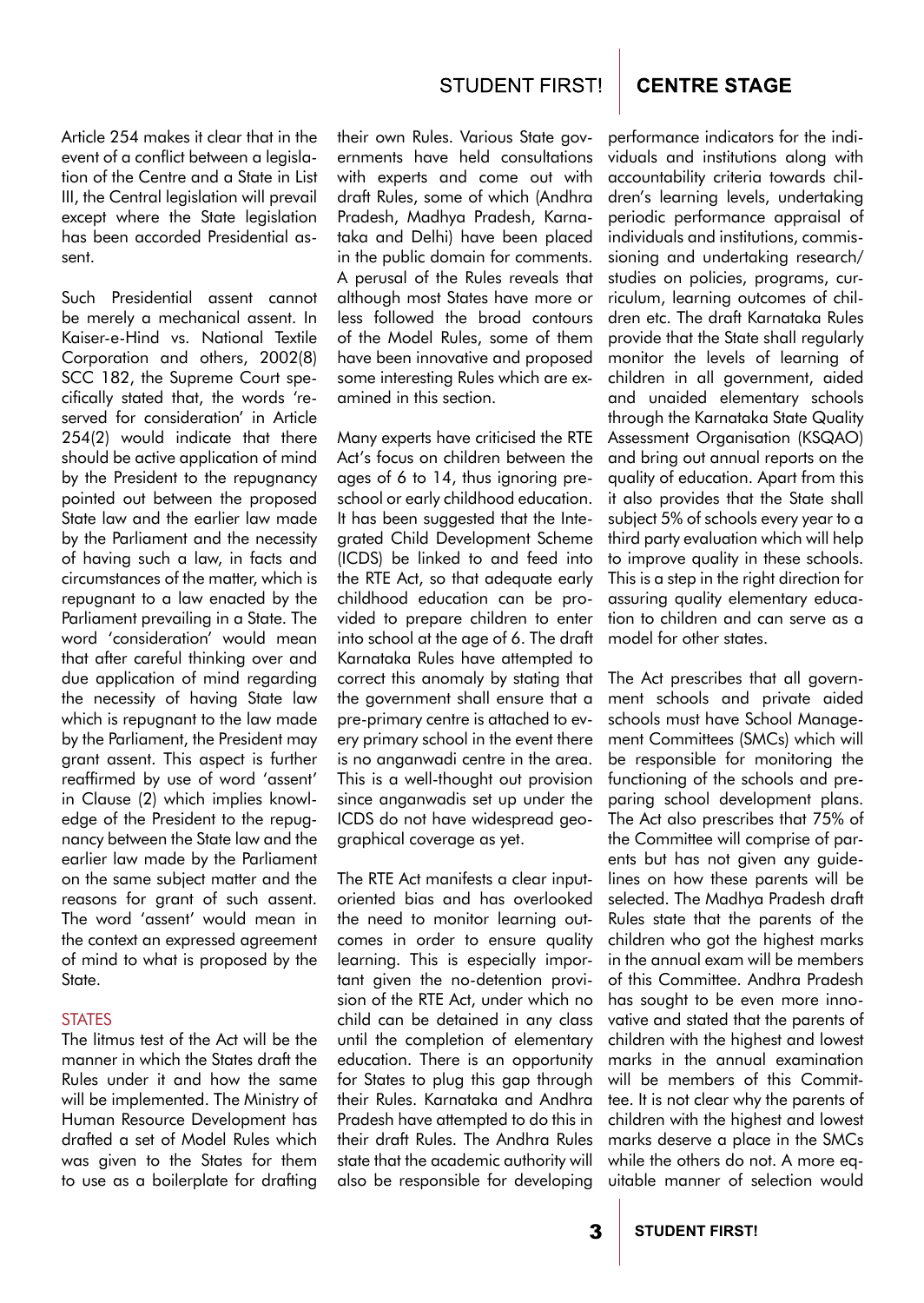be to allow the entire body of parents to vote for their representatives on the SMCs. These Rules also provide that representatives from local authorities on the Committee will not have any voting rights. This will prevent undue political interference in the running of the school, especially in the appointment of teachers and admission of children. In practice the SMCs lack teeth since they do not have any disciplinary authority over teachers, who are key to delivering quality education. However, none of these draft State Rules have provided for this.

The RTE Act has not provided a framework for tackling educational needs of migratory children. The Andra Pradesh Rules have sought to redress this by providing that the State shall make appropriate arrangements for tracking the children migrating from one district to another within the State or children of the families migrating from Andhra Pradesh to other States or children of the families migrating from other States into Andhra Pradesh along with their parents. It also provides that the Government shall provide seasonal hostels in the villages known for migration of labour, either on a seasonal basis or for a longer time cycle so that the children will stay back when their parents migrate to other places to ensure that these children are provided education and suitable residential facility. It has also been prescribed that the Government shall make arrangements for the education of the migrant children coming from other States, by setting up on-site schools at the work places where the migrant labour from other States are engaged in any economic activity in groups, in consultation with the State concerned from where the labour have migrated.

The Model Rules have prescribed uniform terms of service for government and private teachers. It may be difficult for private schools especially the budget ones to afford salaries at

par with government teachers. The AP and Karnataka Rules provide that private schools have the liberty to decide their own terms and conditions.

Monitoring will be the cornerstone of a successful plan of implementation of the RTE Act. In this regard, Karnataka draft Rules have proposed that the State government present an annual implementation report of the Act to the legislature. This would be along the lines of the reports required to be submitted in respect of flagship programs like NREGA, SSA etc. and would cover physical progress (creation of infrastructure), allocation and utilisation of funds during the year.

#### THE WAY FORWARD

Although much ground has been covered there is still room for improvement in so far as the State Rules are concerned. The Act provides for a 25% quota for economically weaker sections and disadvantaged groups in private unaided schools. However the Rules are silent about the method of selection of the children under the 25% quota in the event demand for the same exceeds supply. The selection of such students can be carried by one of two methods, lottery or first-come-first serve. Section 12 of the Act provides that all aided school have to provide free education to such proportion of their students, as the aid received by them from the government bears to their total recurring expenditure. The Act is silent about what criteria the aided schools will use to determine which students they will provide free education to under this section. The Rules can provide that the children given free education under this section shall belong to weaker sections and disadvantaged groups as defined for the purpose of the 25% quota.

The Act states that all schools have three years to obtain recognition in accordance with the norms prescribed thereunder. In the event a school is not accorded recognition within this period it will be shut down. Many budget private schools would not have the resources to meet standards like playground, kitchen for mid-day meals, land norms and hence would be shut down. Consequently all the children studying in such schools will be deprived of an education.

It is therefore advisable for States to make the norms for recognition flexible and adopt a graded recognition and rating system rather than prescribe only one set of norms. Recognition norms should be tailored to suit local conditions at the aroundlevel in every State. For example in urban areas the land norms should be different depending on the location of the school. In a city like Delhi the land norms could be different according to the property tax category of the ward in which the school is located. Under such a system there will be a basic minimum threshold below which schools will be de-recognised. Above this threshold there should be various tiers at which schools will be rated according to learning outcomes, teachers' training, physical infrastructure, pupilteacher ratio and the like.

Unlike other fundamental rights, the right to education has been realized after a long and tortuous process. The passing of the Act represents a good first step towards guaranteeing elementary education to all children in India. However we have miles to go before we see a situation where every child between the ages of 6 and 14 can demand this right. The success of the Act depends on a combination of political will, cooperation from the States and a vibrant engagement of civil society to hold the government responsible for enforcing this right.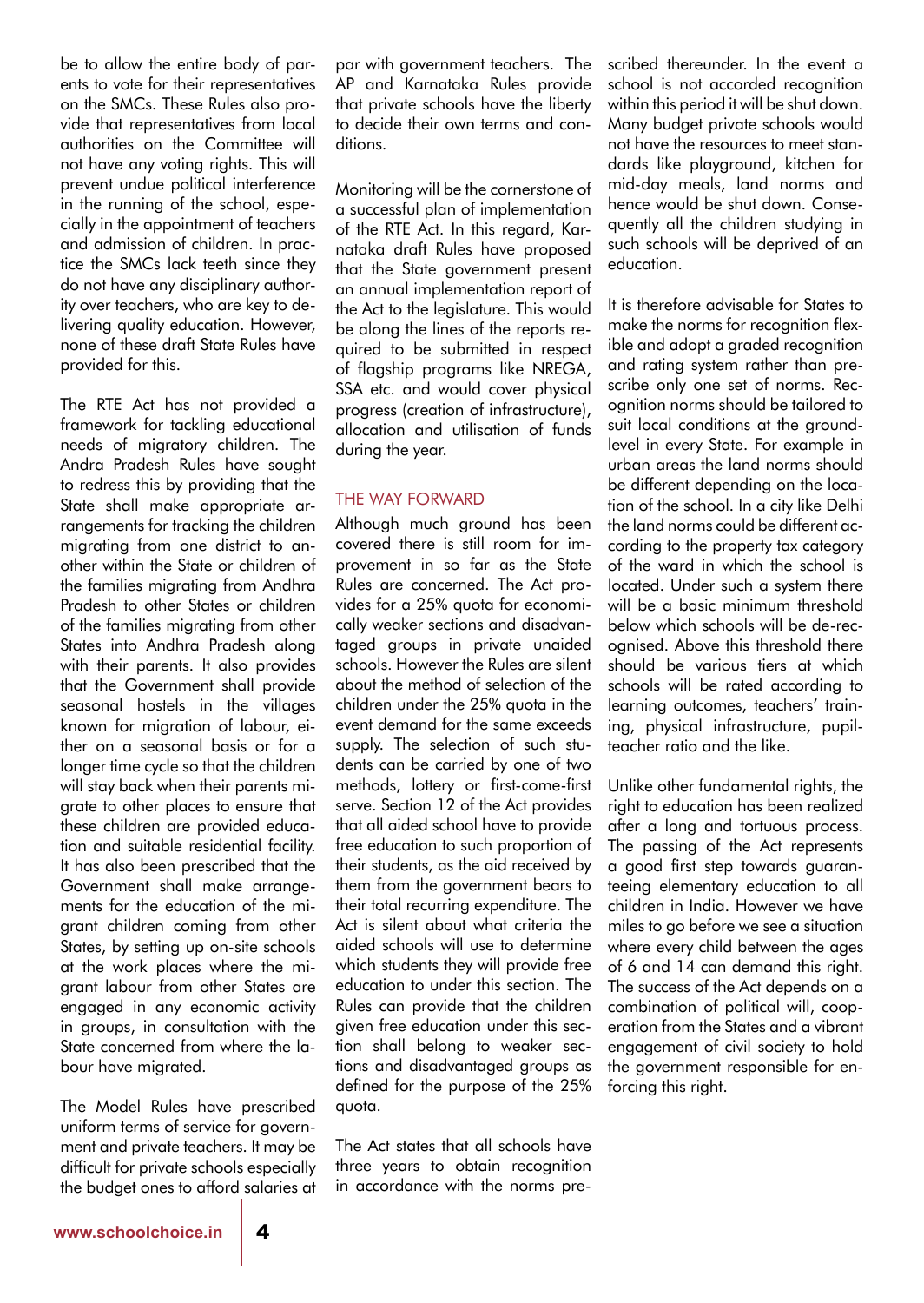### What is the greatest  $Challenge$ facing RTE Act 2009?

Amit Kaushik Chief Operating Officer, Pratham Education Foundation

In my view, given the fact that the RTE Act emphasises only on inputs and overlooks assessment and learning achievements, the biggest challenge in implementing it will lie in ensuring that at the end of eight years of schooling, children actually learn what they need to.



Managing Director, Educational Initiatives

I think there are two big challenges with the RTE. The first is that it does not even make an attempt to define quality in terms of outcomes, i.e. what children are able to do and demonstrate. The second is the 25% rule. In 1996, I was part of a group that started a school which voluntarily took about 20-25% students from very poor backgrounds. However, to enforce this as a compulsion, even in the name of social justice, is not fair.





#### S Giridhar Head - Advocacy and Programs, Azim Premji Foundation

The challenges are many. First is to guarantee learning, to put in place specific measures and systems that assess the learning outcomes being achieved, second is to draft State rules that stipulate accountability, third is to have quick legal recourse for non-implementation of the Act and fourth is to clear issues of finances. Even after six months of the Act, the additional funds required for the implementation have been revised upwards by 30%.

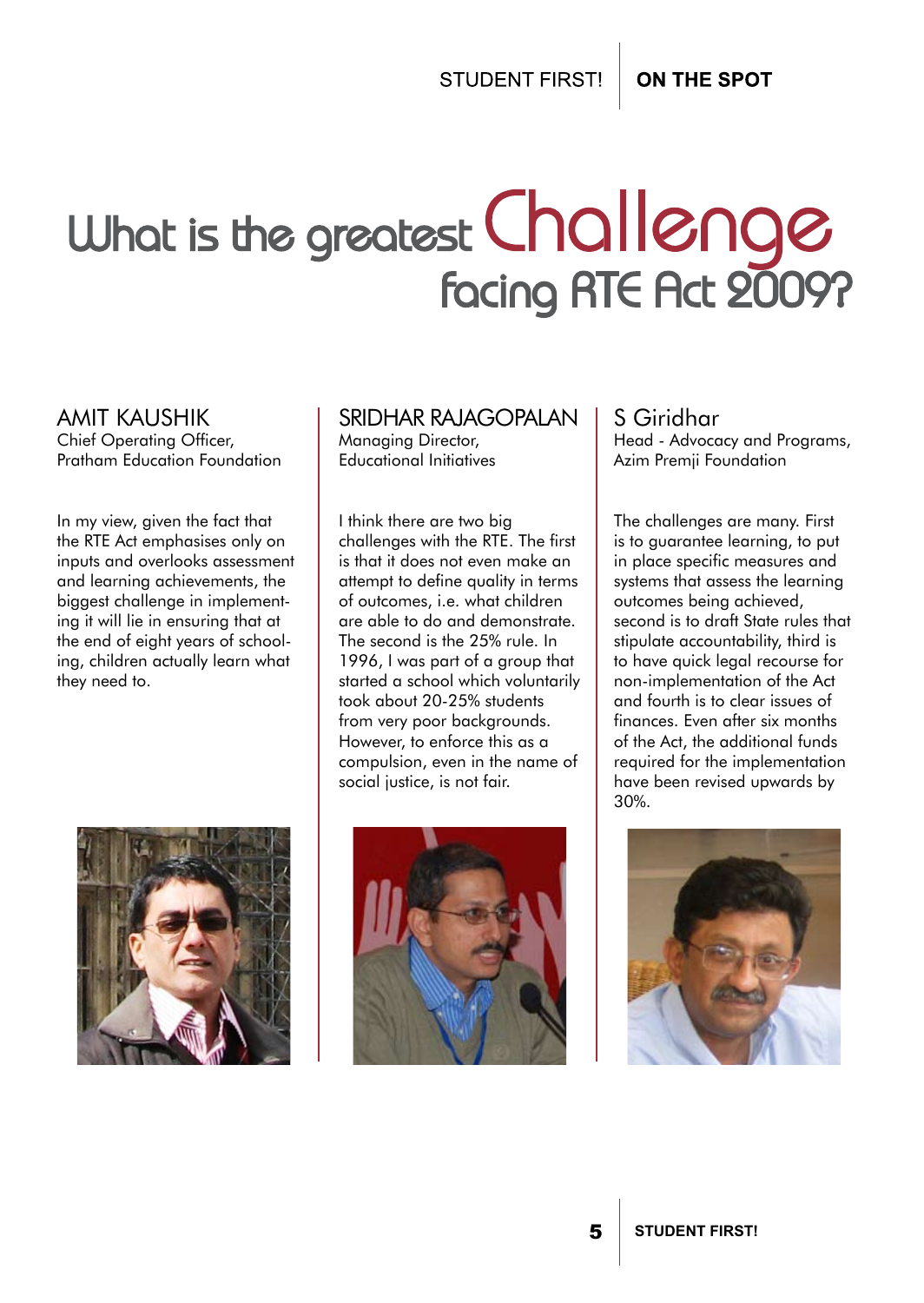**STUDENT FIRST!** 

**IN PERSON** 

### $SA$  with Vinod Raina



Theoretical physicist, Vinod Raina resigned from his job from Delhi University in 1982 to work full time at grass roots in the areas of education and rural development through organisations like Eklavya and Bharat Gyan Vigyan Samiti. As a member of the Central Advisory Board for Education, he was part of the drafting process of the RTE Act, and very active in ensuring the introduction and passage of the Act in the Parliament, particularly after the Central Act was shelved in 2006. He has been a fellow of Homi Bhabha, Nehru Memorial Museum and Library, Asia Leadership, and an honorary fellow of the Indian Science Writers Association.

Q. RTE has had two amendments shortly after its proclamation. Is it likely to happen again and why? A. There will obviously be amendments, and clamour for amendments, in such an important and contested legislation. The April 2010 amendment, now in Parliament, of adding disabled children to the definition of disadvantaged groups was expected, as also the reference to the Trust Act in addition to the Children with Disabilities Act 1996, since the latter does not include mental disabilities.

The second amendment of April 2010 making the School Management Committees of minority institutions as advisory bodies was also expected (one accepts it reluctantly) since Article 30 of the Constitutions grants them autonomy in schooling issues so there is little one can do about it.

Q. Education has been a State subject before, but is now since 1976 concurrent. Will the State Rules of

#### By Jan Sj Rao

RTE change power balance in favour of more State power?

A. This is the first Central Act in education since 1950. RTE is an Act that all States have to follow; like having the same set of principles for curriculum, for instance. In that sense, some may think of the Act as more of centralization. The major centre-state question is about finances. As a Sentral Act, the States are demanding adequate financing from the Centre; to change the present sharing ratio of 55:45 to even 90:10. I believe the centre-state balance can be met at a 75:25 sharing ratio. The Rules are only meant to facilitate implementation in the States, the Act lays down all the principles every State must follow.

Q. What changes would you like the States to make in the Model Rules?

A. As little as possible, except for proper adaptation. Otherwise the Rules are likely to be diluted. The Act and Rules lay down minimal norms and standards for schools that States should implement. There is little to be

gained if a State lowers its standards to what exists in the Act.

Q. Are you aware of any State that has made significant changes (in either good or bad direction) in their Rules?

A. No. I know of some drafts but not of Rules that have been placed in State Assemblies.

Q. Is there a role to play for popular movements/ civil society/ NGO in framing State Rules?

A. Yes of course, there is an important role for NGOs in this respect. They have been involved in the Rule making process in UP, Orissa, AP for instance. There is a critical role for them in monitoring schools, especially for grassroots movements. They can also assist School Management Committees (SMCs) and train them, particularly in developing School Development Plans. They may also work with *Panchayati Raj* Institutions (PRIs) and other 'local authorities' as per the Act, in the task of mapping schools and children and thereby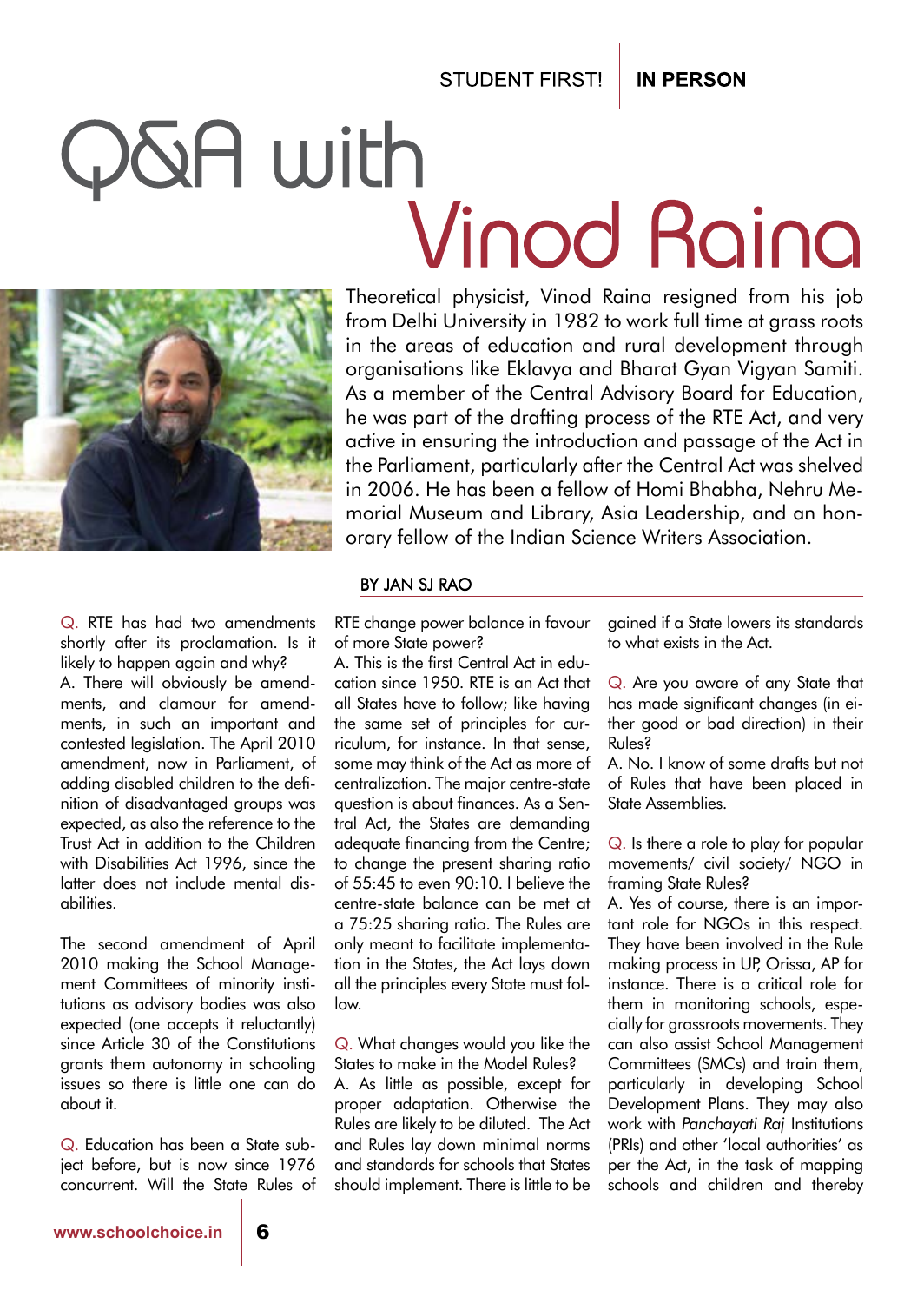identifying proper sites for neighbourhood schools. Bringing to notice violations of the Act is another important area for NGOs to take on.

Q. Some expected the State Rules to include greater details and provide greater clarity on how 25% reservations in private schools will be implemented. What are your views on this subject?

A. There are sufficient details in the Model Rules. The 25% quota is for children from economically weaker and disadvantaged sections from the neighbourhood. If more children seek admission than the seats, a lottery done in front of parents will have to be invoked. This random selection is true for all admissions, not just the 25 %. No more interviews with parents. All children have an equal chance to learn. The important admission procedures must be public and transparent. Some people have demanded that the 25% quota should be further subdivided so that girls, *adivasis* and minority children are not overlooked; well that is open for States to consider for their Rules.

Q. The State Rules talk about how school buildings cannot be used for any other purpose other than regular teaching. Do you agree with this Rule or should there be some leeway? A. I feel school buildings should not be used for commercial purposes, like renting out to weddings, coaching shops etc.; but if there are sports, arts classes in the evening or bridge courses for mainstreaming underprivileged children, the usage of space could be allowed.

Q. With minority institutions run schools only required to form SMCs with an advisory capacity as in the proposed April 2010 Amendment, do you think these structures will have any real power over the management and running of these schools? A. No, they will not have much influence. Personally I am not happy with this state of affairs, but it is a Constitutional problem that is unlikely to be changed given the kind of political climate the country is in.

Q. Will government have the capacity to take in the students in govt. schools that will have to leave unrecognized schools which are shut in 2013?

A. If these schools face closure, the Act provides that before taking action, the other schools in the neighbourhood must be alerted, and if necessary, new neighbourhood schools opened. The financial estimates for RTE cover all the children in the 6-14 age group. The percentage of children in this age group in private unaided schools is around 8%, so the problem is not that large. The real problem is the imminent closure of government schools not meeting standards prescribed in the Act.

That is a much larger problem that can only be dealt with by upgrading existing schools, or build new one which takes a longer time. In Kerala, Orissa and other States such a planning process has started.

Q. Do you think that monitoring structures as defined by the Act and Rules with regards to student outcomes and teacher accountability are adequate?

A. There is little in the Act on this. The Act is based on the premise that good and adequate inputs will result in good outcomes. The Act does not prescribe children testing outcomes such as a certain passing mark percentage for graduation in 5th or 8th standards. The Act only ensures 8 years of schooling of equitable quality. But the Model Rules specify "systemic evaluation of outcomes", which not only pertains to students' academic achievements, but also about the quality of teachers, school functioning and other systemic issues affecting quality.

It is not a good idea to have specific sanctions for teacher absenteeism for instance in the Act, stating how many days unsanctioned leave equals certain penal implications. The Act leaves that to the Teachers' Conduct Rules and Teachers' Service Rules in various States. The SMCs also have a role to play in monitoring teachers, so I do not agree with the view that the Act and Rules are silent on this.

Q. Do you think the financial allocation for the implementation of the Act is adequate?

A. Not by far, but it is something; especially after the additional 60 000 crores adding to a total five year RTE budget of 2. 3 lakh crores. The figure is perhaps a conservative estimate considering that 80 - 90 million children out of school need to be mainstreamed into regular schools. No one has a reliable figure of these children, at least not the DISE data. A child enrolled does not imply she is regularly attending.

One must live with this five year demand, but when States start to implement the Act, the real figures will emerge from the ground. There is a great deal of under expenditure in eight States (BIMARU + Jharkhand, WB, Assam, Orissa), meaning that more money alone will not solve the problem – States must have functional systems to expend increased allocations as per requirements.

Q. What do you see as key roadblocks in the implementation of the RTE Act and Rules?

A. Lack of awareness of the Act among States, MLAs, civil society, parents, SMCs, teacher unions, PRIs etc. There is a terrible lack of understanding at all levels as of now. There must be proper implementation processes at State level, but the minimal awareness of the Act may lead to problems at the formative stage.

The bureaucracy in State education departments is a major roadblock and the only thing that may make them move forward is when courts intervene. The case of the girl (Suman) expelled from a prominent private school in Delhi shows this, as the school had to act (take her and 22 others back) after the Delhi High Court's verdict based on the RTE Act.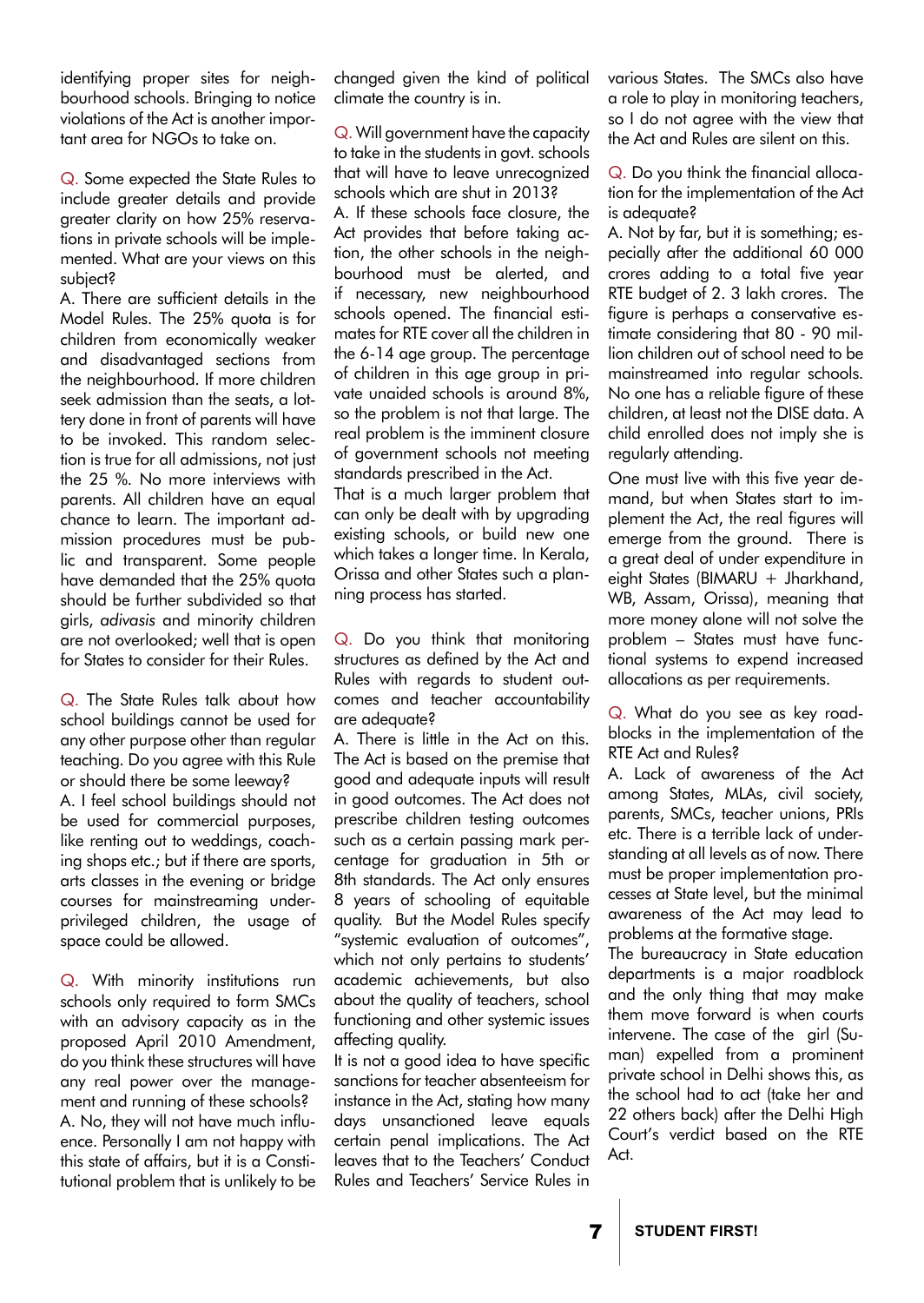## New School Policy in the UK

The United Kingdom is on the cusp of a major transformation in its educational landscape. As promised by the Conservatives in their election manifesto, the government is planning to introduce the concept of 'free schools' along the lines of those in Sweden and the United States. The schools will be funded by the State but will be run by parents, teachers or non-profit organisations.

The big push for this policy is coming from the Education Secretary Michael Gove. He said "Hundreds of groups, from teachers themselves to charities such as the Sutton Trust, have expressed an interest in starting great new schools. Just like the successful charter schools in the US, supported across the political spectrum, these schools will have the freedom to innovate and respond directly to parents' needs. The new 'free schools' will also be incentivised to concentrate on the poorest children by the introduction of the government's Pupil Premium which will see schools receiving extra funds for educating children from disadvantaged backgrounds."

Groups interested in setting up free schools will have to show evidence of demand in the

local area for a new school, for example by getting parents to sign a petition, locate a suitable site, and set out the school's aims, curriculum, and teaching methods. Individual members of such groups will be vetted to ensure that they are not members of outlawed organisations, do not have criminal convictions and are not a risk to children. Gove, who has set aside £50 million to cover start-up costs for free schools, said they will be monitored by education regulator Ofsted (Office for Standards in Education, Children's Services and Skills) and face closure if they do not meet expected standards. Gove has promised that planning laws will also be eased to facilitate the setting up of free schools.

Convincing people of the merits of this policy has not been easy for Gove. Some Swedish educationalists have criticised it by pointing out that in their country academic standards may actually have slipped overall in the free schools. A paper by Rebecca Allen for the Institute of Education is sceptical of the merits of such a system. Free schools, first launched in the mid-90s, now educate 10% of 11 to 16 year-old Swedes and have had" moderately positive impact" on pupils' achievements, but bettereducated parents in affluent areas and highly-motivated second generation immigrants are most likely to use them, she concludes in her paper.

Others ask how the programme will be financed. Supporters of the programme say that the hue and cry over cost is unnecessary. They say that costs will be significantly cut down since the policy encourages the conversion of derelict shops and disused houses into schools. They also argue that free schools will give parents more choice, reduce the educational achievement gap between rich and poor students and will lead to an overall improvement in standards as a result of competition.

Despite the criticism Gove is brimming with optimism. "So I'm not anticipating failure, I'm anticipating success. But we will be rigorous in ensuring that those who do go down this road are equipped to make it a success. And if they falter, if things goes wrong, if there's any jiggerypokery, schools will close," he said.

The first free schools are expected to open in UK in September 2011.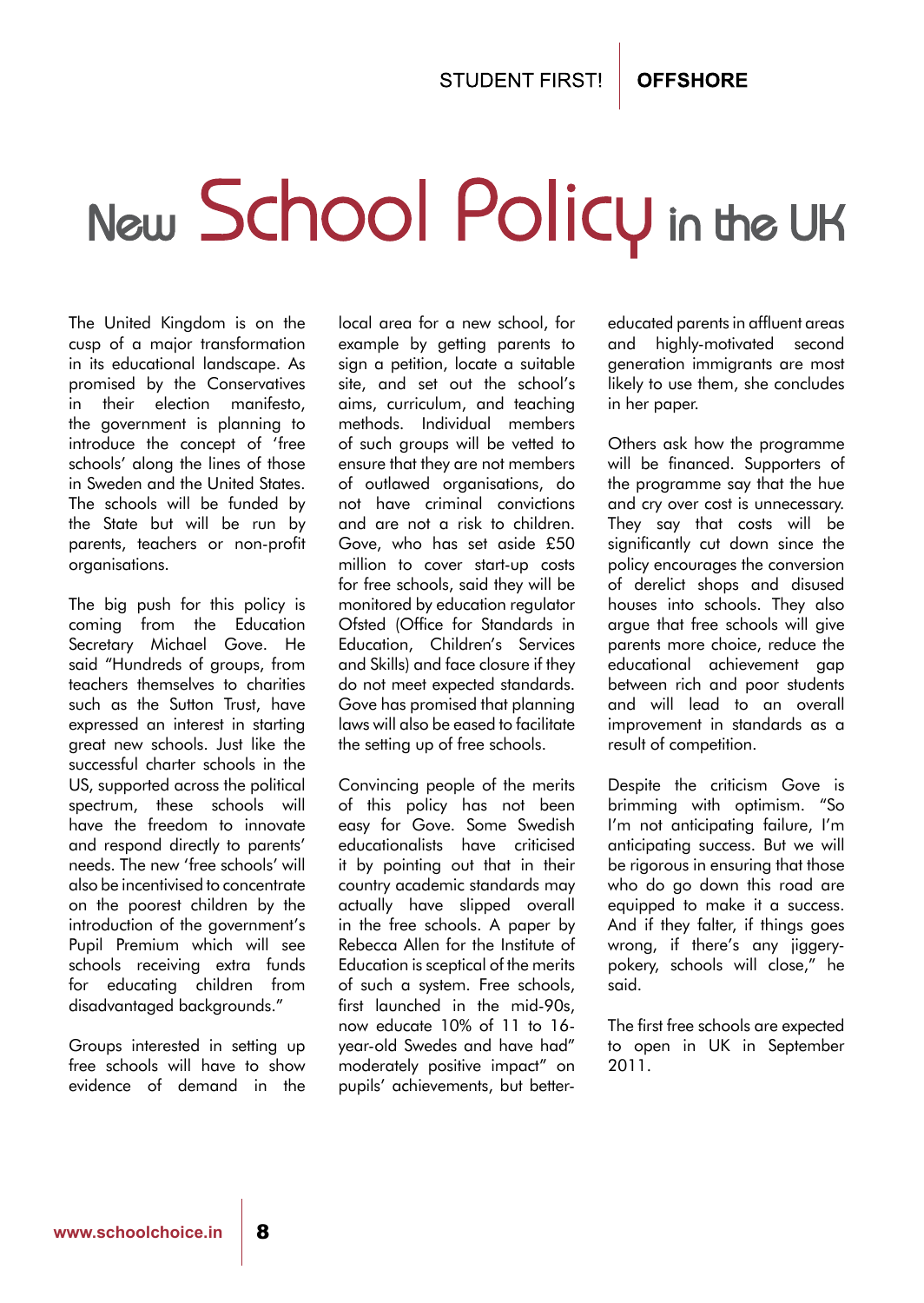## The Art of Re-invention

The concept of "retirement" perhaps might have made sense a generation ago. Today, however, there is a new trend emerging as yesterday's seniors yearn to fully live well beyond their 60's, 70's and 80s and make their post career lives truly "golden". With no Monday morning meetings to attend and strict regimen to follow, retirees today are considering viable options to uncover new endeavors that can make them happy.

Relaxing and slowing down is OUT, exploring and contributing is IN.

Meet D Jagannatha Rao, former officer of the Karnataka Education division. With 40 illustrious years in the education field and a lifetime of priceless experience, Rao retired from formal service in 2006 at the age of 58. But there has been no stopping him. He has post retirement written three books, headed various committees to draft the Karnataka Rules under the RTE Act and in the process started the Forum of Karnataka Retired Education Officers, (F-KARE) in Bengaluru.

What is F-KARE? It is a forum constituted in 2008 in the State of Karnataka with the aim of providing an expert body of retired officers of the Department of Public Instruction (Karnataka Education Department pertain-

#### By Baishali Bomjan

ing to primary & secondary education sector) which would advise and provide technical expertise to the State government and other organizations working in the field of elementary and secondary education and associate with them in projects which require rich field level experience.

What started with only 10 people today boasts of some 121 members on its rolls. "Membership is automatic on retirement but only 10 percent of the officers actually have the zeal to work and contribute, but that too is a lot for us. Today our members are actively engaged in advisory roles or as consultants in major projects of Sarva Shiksha Abhiyan (SSA), UNICEF, Azim Premzi Foundation and Manipal Academy of

Health & Education to name a few, " says Rao. He further adds, "When we collaborate with various agencies in programmes and projects, the members get TA/DA and sitting fees. The forum takes 10% of this fee as service charge. We manage the Forum from the funds thus generated."

But amongst all the activities undertaken by the Forum, the most significant contribution has been in drafting of Karnataka State Rules for the Right to Education Act 2009. They conducted several meetings, workshops and extensive discussions with stakeholders to incorporate key suggestions to enhance the Model Rules provided by the Centre.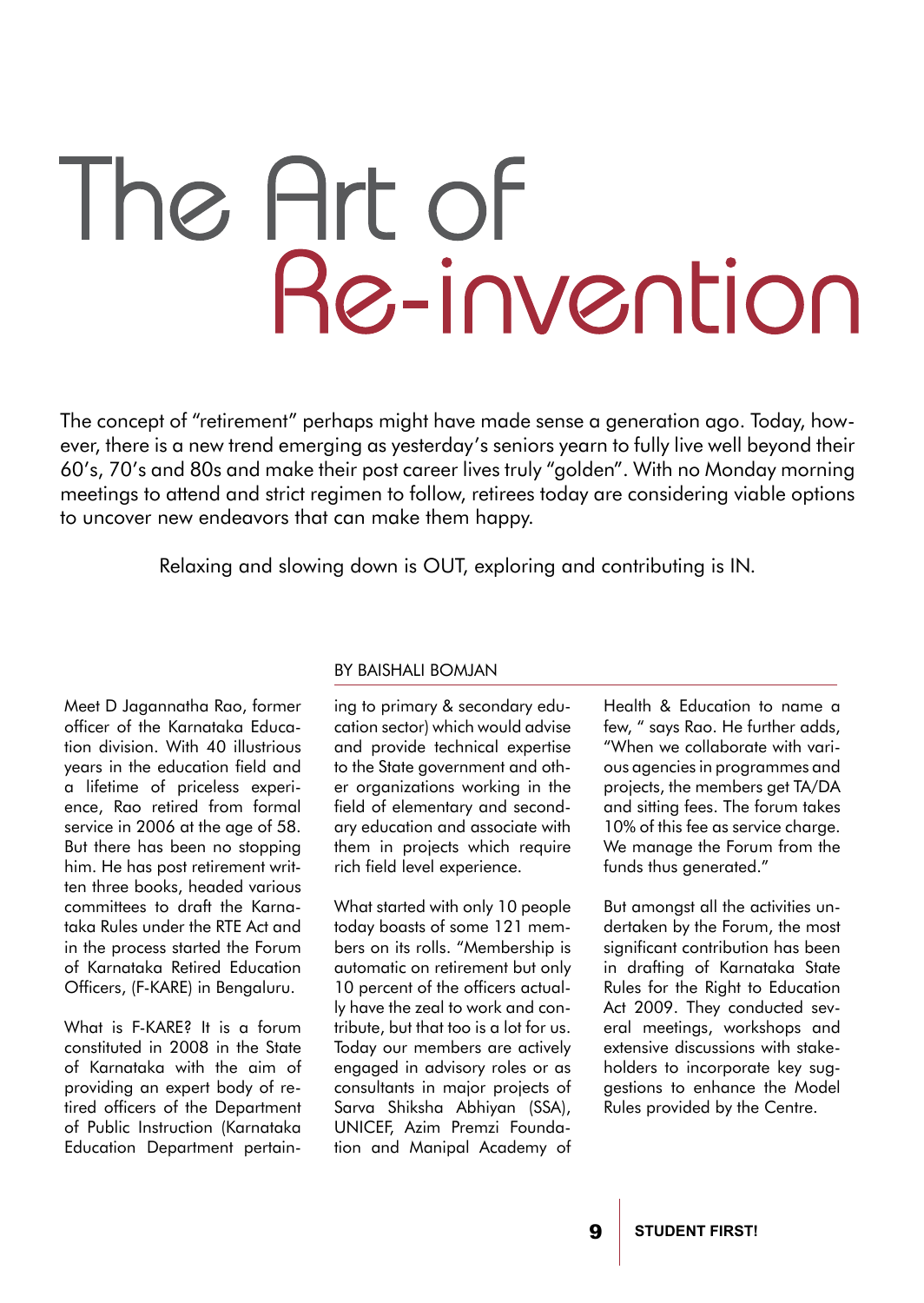We asked Rao some pertinent questions on the topic. Here are excerpts from the interview:

Q. What are the changes your Committee suggested in the Model Rules provided by the Union Government while drafting the State Rules?

A. The drafting committee of the Forum has introduced the following innovative provisions:

- We have elaborated on the section regarding 'Rights of Children to Free and Compulsory Education' which would enable the government to take up appropriate measures in areas like – monitoring of schools and children, provision of infrastructure, ensuring timely prescription of curriculum, availability of textbooks, availability of teachers, etc. (Rule 3)
- The State government has to compulsorily bring out an annual report on the status of implementation of the Act. (Rule 4 (19))
- There is a whole new chapter on 'Responsibility of Government to Ensure Quality Education'. (Rule 5)
- Detailed procedures for recognition of schools. (Rule 12), Similarly withdrawal of Recognition (Rule 13)
- •The School Development Plan to contain an 'Academic Part' as well. (Rule 15(3))
- Efforts have been made to bring in accountability in to the system
- Prescribed authorities and procedure for taking action for 'Violations of the Provisions of the Act' (Rule 25)

Q. Has the Karnataka government formulated an implementation model for the 25% reservations in private schools? Is the government working with an external party to implement this? A. The Karnataka draft rules are

still under discussion. We have provided alternative models for implementing the 25% reservation in the Rules: (Rule 4(10) and Rule 4(11))

Q. Will the government have the capacity to take in the students in government schools who will have to leave closed down unrecognized schools in 2013?



D. Jagannatha Rao

A. We do not think there will be that many schools (which may be derecognized) which will be closed down in 2013 as there is ample time for these schools to come up to requisite norms and standards.

Q. With private unaided schools required to form SMCs (School Management Committees) with an advisory capacity, do you think these structures will have any real power over the management and running of these schools? A. There is a provision for the unaided school to constitute a parent teacher committee which will function as SMC. However, we cannot ensure that these committees will take over running of these schools. Several judgments of the Supreme Court have clearly stated that the government cannot interfere in the management of the unaided schools. We still do not know whether certain provisions of the Act will stand judicial scrutiny.

Q. What do you see as key roadblocks in the implementation of the RTE Act and Rules?

A. The key roadblocks in the implementation of the RTE Act and Rules as we see it are – lack of proper ownership of the Central initiatives by the State governments, provision of in-adequate resources both by the Centre and the States, lethargic bureaucratic monitoring mechanisms, inadequate involvement of private sector and NGOs, lack of ownerships of schools by local communities, poor functioning of grievance mechanisms at various levels.

Q. What role do you see F-KARE playing during the implementation of the RTE Act?

A. The SSA is arranging meetings in each of the 34 education districts to bring awareness among the departmental implementing personnel and also stakeholders. We will be training the master resource persons from the districts at the State level. Members of the Forum will also be participating in the district and sub-district level workshops.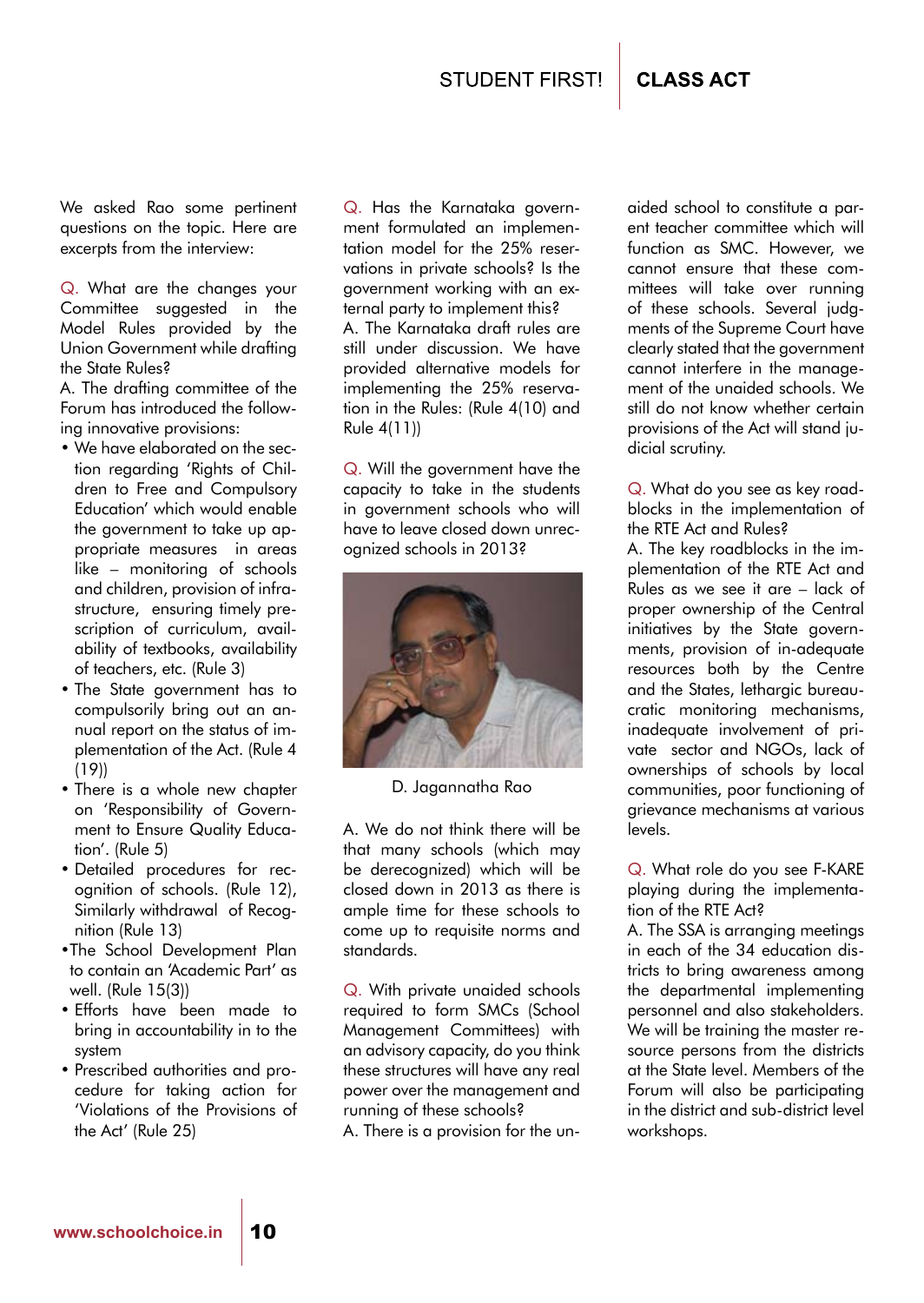# RTE India Right to Education ·· LEARN **SHA NETV JORK** www.righttoeducation.in

### www.righttoeducation.in

Your one stop information portal to track RTE legislation and implementation related news, analysis and commentary.

Let's ensure that every child gets his fundamental right to education.

#### Join the RTE Coalition!

Email to info@righttoeducation.in